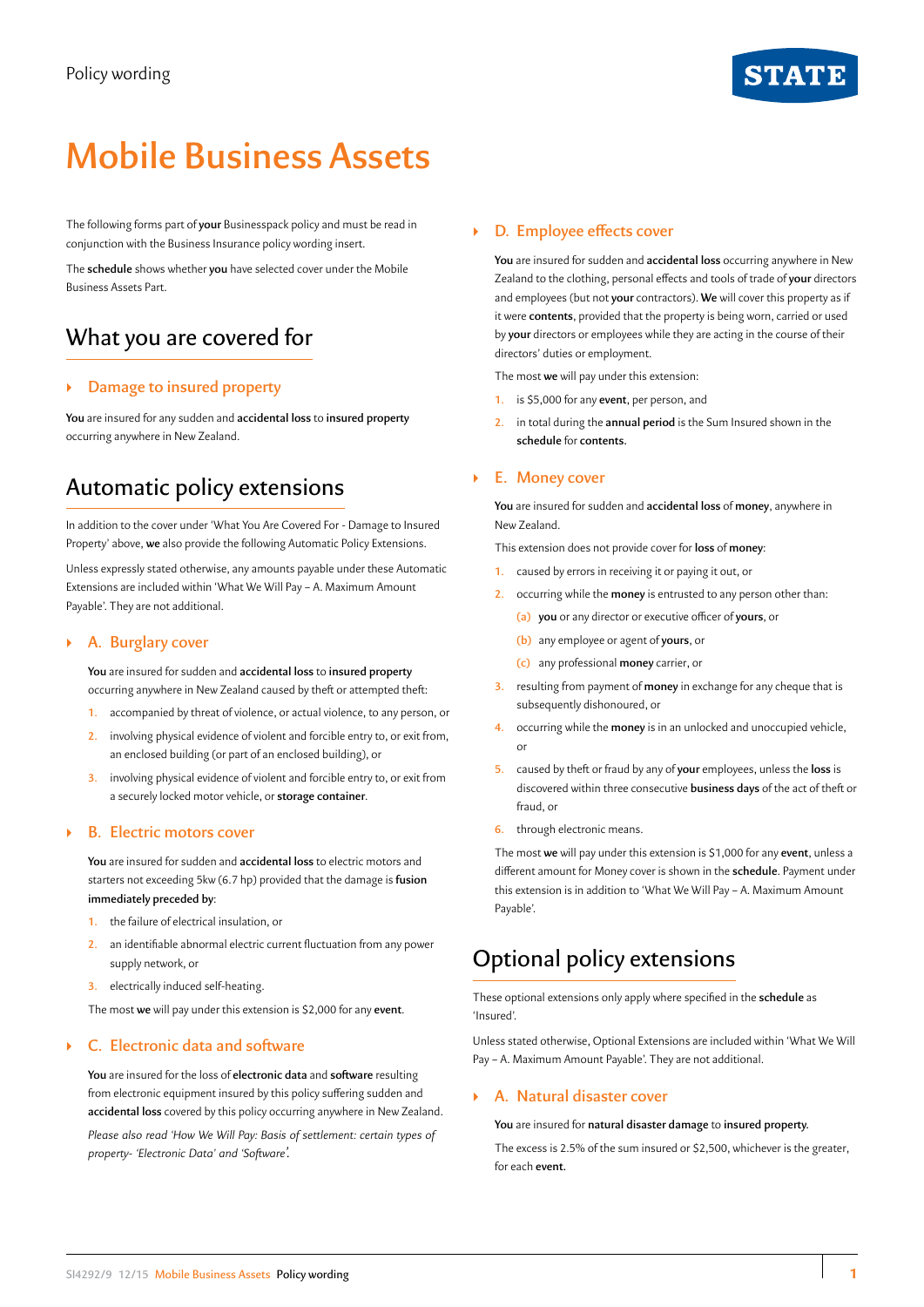# ` **B. Refrigerated goods**

**You** are insured for:

- **1. accidental loss** to **refrigerated stock** provided that the **loss** results from:
	- **(a) machinery breakdown** of the refrigeration plant, or
	- **(b)** sudden failure of power supplied by a public utility, or
	- **(c)** the operation of an overload switch, and
- **2.** reasonable costs **you** incur to avoid or minimise **accidental loss** to **refrigerated stock** that is covered by 1. above. *For example, moving the goods to an alternative storage unit.*

The most **we** will pay under this extension for any **event** is \$2,500 unless a different amount for Refrigerated Goods is shown in the **schedule**.

# ` **C. Theft cover**

**You** are insured for sudden and **accidental loss** to **insured property** caused by theft occurring anywhere in New Zealand that is not covered under Automatic Policy Extension – A. Burglary cover above.

No cover is provided under this extension for theft from any motor vehicle, or part of any motor vehicle, that is not securely locked.

An excess of \$2,500 applies for each **event** under this extension, unless a higher excess for Theft Cover is shown in the **schedule**.

# **Exclusions**

# ` **A. Types of property not covered**

- This policy does not insure:
- **1.** any **insured property** during:
	- **(a)** demolition, or
	- **(b)** installation, construction or erection, or
	- **(c)** testing and commissioning following 1.(b) above.
- **2.** jewellery, precious stones, furs, precious metals or bullion, except if any of these items are:
	- **(a) stock** of **your** business, or
	- **(b)** a component of any plant or machinery that is insured under this policy as **contents.**
- **3.** any of the following (including plant attaching to, or accessories in or on any of them):
	- **(a)** any vehicle or trailer that is required to be registered or licensed to travel on a public road,
	- **(b)** any mechanically or electrically propelled vehicles (including railway locomotives and rolling stock),
	- **(c)** watercraft of any kind,
	- **(d)** aircraft of any kind.
- **4.** any of the following property:
	- **(a)** live plants including any trees, shrubs, hedges or grass,
	- **(b)** livestock,
	- **(c)** any living creature,
	- **(d)** property located outside New Zealand,

except, if the item of property is specifically listed in the **schedule** as being insured.

**5. money,** other than cover provided by Automatic Policy Extension – E. Money Cover.

# ` **B. Losses not covered**

This policy does not insure:

- **1.** any of the following types of damage to **insured property**:
	- **(a)** slowly developing deformation or distortion,
	- **(b)** marring or scratching,
	- **(c)** gradual deterioration,
	- **(d)** rot or mildew,
	- **(e)** wear and tear, corrosion or rust.
- **2. loss immediately preceded by** any of the following:
	- **(a)** interruption of the supply of water, gas, electricity, or any fuel, other than cover provided by Optional Policy Extension – B. Refrigerated Goods,
	- **(b)** total or partial stoppage of work, or interruption or cessation of any process,
	- **(c)** a change in artificially controlled temperature or atmosphere, other than cover provided by Optional Policy Extension – B. Refrigerated Goods.
- **3. loss** caused by or arising from any of the following:
	- **(a)** action of micro-organisms, vermin or pests,
	- **(b)** action of light, or inherent nature of the property (including shrinkage, evaporation, loss of weight, change of flavour or colour or texture or finish),
	- **(c)** fumes, gas, dust, smoke or soot,
	- **(d)** maintenance of **insured property** including servicing, cleaning and subsequent testing,
	- **(e)** spontaneous combustion,
	- **(f )** spontaneous fermentation.

This exclusion only applies to the **insured property**, or to the part of the **insured property** (as applicable), directly affected. It does not apply to any resultant sudden and **accidental loss** to separate **insured property**, or to other parts of the same **insured property** (as applicable).

- **4. loss** that is:
	- **(a)** only evidenced by an unexplained disappearance,
	- **(b)** only revealed by the taking of an inventory,
	- **(c)** due to clerical or accounting errors.
- **5. loss** caused by any of the following:
	- **(a)** theft or attempted theft, other than cover provided by:
		- **(i)** Automatic Policy Extension A. Burglary Cover,
		- **(ii)** Automatic Policy Extension D. Employee Effects Cover,
		- **(iii)** Automatic Policy Extension E. Money Cover,
		- **(iv)** Optional Policy Extension C. Theft Cover,
	- **(b)** any fraudulent scheme or device, or false pretence practised on **you** or any other person,
	- **(c)** theft, attempted theft or fraud by **you** or an employee of **yours** other than cover provided by Automatic Policy Extension – E. Money Cover.
- **6. loss** following exposure to weather conditions if the property is not designed to be left in the open (unless reasonable precautions have been taken to protect the property from those conditions).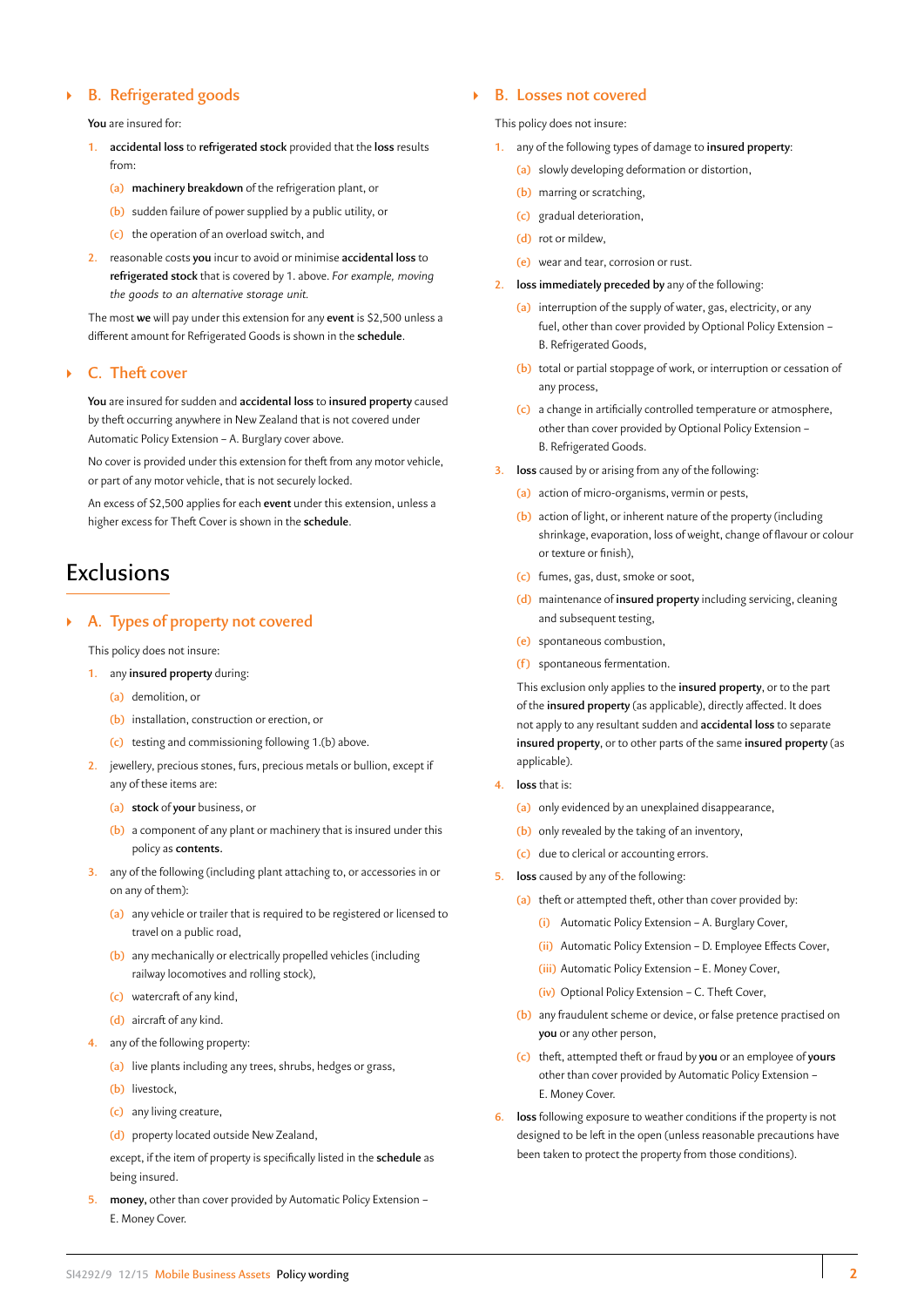# ` **C. Consequential financial loss**

This policy does not insure any kind of consequential financial loss *(e.g. financial loss that occurs as a direct or indirect result of the loss of insured property),* including the following:

- **1.** delays,
- **2.** loss of market,
- **3.** penalties,
- **4.** rates, taxes, duties, development charges,
- **5.** other charges or assessments arising out of capital appreciation, that are payable to comply with any **regulations,**
- **6.** loss of use of any property.

### ` **D. Costs not insured**

This policy does not insure the cost of:

- **1.** repairing or replacing faulty materials, or
- **2.** fixing faulty workmanship, or
- **3.** fixing any work performed to a faulty:
	- **(a)** design plan, or
	- **(b)** design specification, or
- **4.** altering or modifying any part of any refrigeration or air conditioning plant to enable the plant to operate with a more ozone friendly refrigerant.

This exclusion does not apply to any resultant sudden and **accidental loss** to separate **insured property** or to other parts of the same **insured property** arising from the above.

# ` **E. Damage to machinery**

This policy does not insure any **machinery breakdown** of a **machine.** This does not apply:

- **1.** where sudden and **accidental loss** covered under this policy (or that would have been covered if the property was insured under this policy) occurs completely outside the **machine** resulting in the **machinery breakdown** occurring. However, this proviso does not apply to **machinery breakdown** resulting directly or indirectly from any:
	- **(a)** error in: setting, programming or operating the **machine**, or
	- **(b) stock** or part of the **machine** being drawn into the **machine**, or
	- **(c)** failure to service or maintain the **machine** correctly, or
- **2.** to resultant sudden and **accidental loss** to other parts of the **machine**  that is not **machinery breakdown**, or
- **3.** to the cover provided by Automatic Policy Extension B. Electric Motors Cover, or
- **4.** to the cover provided by Optional Policy Extension B. Refrigerated Goods.

# ` **F. Damage to boilers and pressure vessels**

This policy does not insure the cost of repairing or replacing any part of a boiler or **pressure vessel** that suffers **loss** through:

- **1.** explosion, overheating, rupture, bursting or collapse (but not pressure caused by chemical explosion), or
- **2.** overheating, cracking or leaking.

This exclusion does not apply to any resultant sudden and **accidental loss** to other parts of the boiler or **pressure vessel** arising from the above.

# ` **G. Natural disaster**

This policy does not insure **natural disaster damage** other than cover provided by Optional Policy Extension – A. Natural Disaster Cover.

# ` **H. Production process**

This policy does not insure **loss** to **insured property** while undergoing any **production process** where any part of that **production process** (including any **accidental** modification of the process) causes or contributes towards the **loss** in any way.

# How we will pay

# ` **Basis of settlement**

**We** will indemnify **you** using whichever of the following options **we** choose:

- **1.** where **insured property** is lost or **destroyed**: pay **you** the cost to replace the **insured property** with property of a similar condition, age and specification, as it was in, immediately prior to the **loss**, or
- **2.** where **insured property** is physically damaged but not **destroyed**: pay **you** the cost to repair the **loss** to the damaged part of the **insured property**, as nearly as possible, to the condition it was in immediately prior to the **loss**, or
- **3.** pay **you** an amount equal to the indemnity value of the lost or damaged part of the **insured property.**

However, if the item of **insured property** is under two years of age at the time of the **loss** and **you** supply **us** with sufficient evidence of the item's age, **we** will indemnify **you** using whichever of the following options **we** choose:

- **1.** where **insured property** is lost or **destroyed**: pay **you** the cost to replace the **insured property** to a condition substantially the same as its condition when new, or
- **2.** where **insured property** is physically damaged but not lost or **destroyed**: pay **you** the cost to repair the **loss** to the damaged part of the **insured property** to a standard that is reasonably equivalent to its condition and relative quality when new, but without necessarily reproducing it exactly.

# ` **Basis of settlement: certain types of property**

The method of indemnity for the following types of **insured property** will be as follows:

### **Electronic Data**

For **loss** to **electronic data, we** will pay the cost of blank media plus the cost of copying the **electronic data** from back-up or from originals of a previous generation.

These costs will not include research and engineering, nor any costs of recreating, gathering or assembling the **electronic data**.

If the media is not repaired, replaced or restored, **we** will pay the cost of blank media. However, **we** do not cover the value of the **electronic data** to **you**, even if the **electronic data** cannot be recreated, gathered or assembled.

### **Software**

For **loss** of **software, we** will pay the reasonable cost of, restoring, re-setting or re-programming the **software** that is necessary to operate any electronic equipment or **machine** insured under this policy.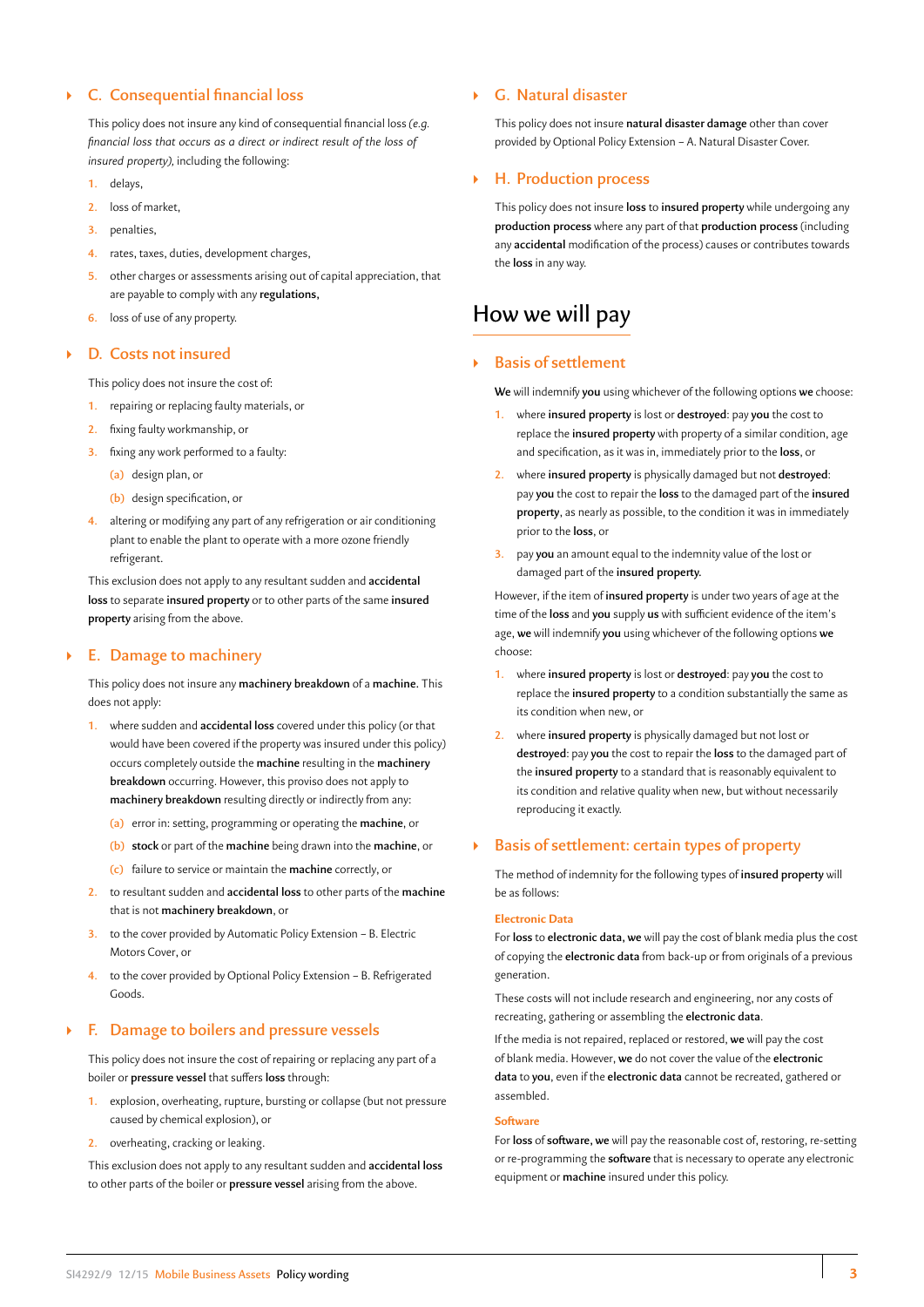# **Stock**

For **loss** to **stock**, **we** will indemnify **you** by one of the following methods:

- **1.** for raw materials, supplies and other merchandise not manufactured by **you**:
	- **(a)** the replacement cost at the time of replacement, provided that the replacement is carried out within a reasonable period of time, or
	- **(b)** if this property is not replaced, the market value of it at the time and place of the **loss**.
- **2.** for materials in the process of manufacture: the replacement cost of the raw materials and the cost of labour and other overhead charges expended at the time of the **loss**.
- **3.** for finished goods: the replacement cost of the raw materials and the cost of labour and other overhead charges expended before any allowance for profit, or the cost of re-stocking these goods, whichever is the lesser.

## **Customers' Goods**

For **loss** to **customers' goods, we** will at **our** option pay:

- **1.** the indemnity value of the **customers' goods**, or
- **2.** the cost to repair the **customers' goods**, as near as reasonably possible, to the condition they were in immediately prior to the **loss**.

# What we will pay

# ` **A. Maximum amount payable**

The most **we** will pay during an **annual period** for **contents**, **stock** or any individually specified item of **insured property** is the corresponding sum insured shown in the **schedule** for **contents**, **stock** or that item as applicable.

The most **we** will pay during an **annual period** for **customers' goods** is \$10,000 unless a different amount for **customers' goods** is shown in the **schedule**.

However, the most **we** will pay for all **insured property** during an **annual period** is the Total Sum Insured shown in the **schedule.**

# ` **B. Reinstatement of sum insured once repaired**

The sum insured will only be reinstated once the repair or

replacement of the **insured property** that suffered the **loss** has been completed.

The sum insured will not reinstate following any claim arising from **natural disaster damage** unless **we** have agreed to the reinstatement in writing.

**We** may ask **you** to pay an additional premium for any reinstatement of the sum insured.

# ` **C. Sub limits**

If any sub limit in this policy is higher than the maximum amount payable for the applicable of **insured property** as shown in the **schedule**, the sub limit does not apply and the most **we** will pay is the maximum amount payable.

### ` **D. Excess**

Where an **event** occurs over a period of more than 72 consecutive hours, one excess will be deducted for every 72 consecutive hour period.

# ` **E. One excess**

If a single **event** causes sudden and **accidental loss** to tangible property that **you** insure with **us** under this or any other policy, only one excess will apply being the highest applicable individual policy excess. This does not apply to any **natural disaster damage**.

# How to claim

# ` **Branded stock**

For salvage that is branded goods or merchandise, **we** will not dispose of these items by sale unless **you** agree. If **you** do not agree, the value of the salvage will be deducted from any claim payment.

# **Definitions**

The definitions apply to the plural and any derivatives of the bolded words. For example, the definition of 'accidental' also applies to the words 'accidentally', 'accident' and 'accidents'.

### **accidental**

Unexpected and unintended by **you**.

# **annual period**

The **period of insurance**. However, if:

- **(a) you** pay the premium monthly or quarterly, or
- **(b)** the **period of insurance** is for more than 12 months,

the annual period is the current 12 month period calculated consecutively from the date this policy first started.

### **business days**

The days **your** business usually operates.

### **contents**

Machinery, plant, tools and chattels

provided that they are:

- **(a)** owned by **you** (including joint ownership with others), or
- **(b)** leased, hired or borrowed by **you.**

**Contents** does not include **customers' goods, stock** or employee's property.

## **customers' goods**

Property, other than a building, that:

- **(a)** is owned by **your** customers, and
- **(b)** is in **your** temporary possession or temporary legal control in the course of **your** business activities.

Customers' goods does not include **contents** or **stock.**

### **destroyed**

So physically damaged by an insured **loss** that the property, by reason only of that **loss**, cannot be repaired or the cost of repair is uneconomic.

#### **electronic data**

As defined in General Exclusion 3 – Electronic Data and Software in the Business Insurance Policy Wording Insert.

### **event**

Any one event or series of events arising from one source or original cause.

### **fusion**

the process of fusing or melting together of windings or wiring following damage to the insulating material as a result of overheating.